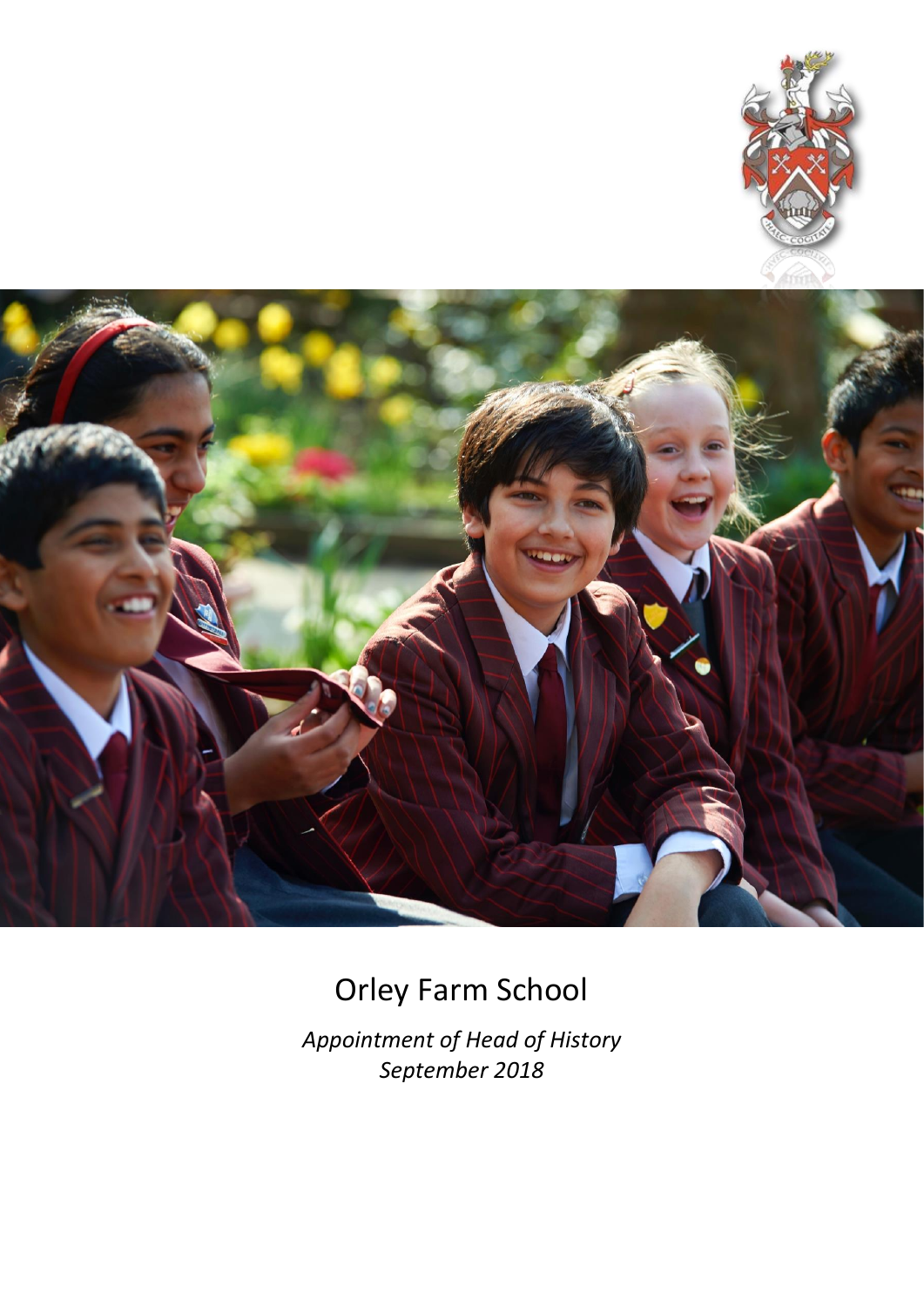

**Orley Farm School**

South Hill Avenue Harrow on the Hill Middlesex HA1 3NU School Office 020 8869 7600 office@orleyfarm.harrow.sch.uk www.orleyfarm.harrow.sch.uk

**Tim Calvey** BA(Ed) Hons. Headmaster Direct Line 020 8869 7606 headspa@orleyfarm.harrow.sch.uk

Wednesday 28<sup>th</sup> March 2018

Dear Applicant,

Orley Farm School is an extraordinary place of learning! We are set in a highly competitive part of London where expectations are always leveled at doing and being our very best. The DNA of this school runs very deep as we approach our 175<sup>th</sup> anniversary and it is founded in developing remarkable young people, not simply the one-dimensional 'academic' child. We are equally focused on developing the social, physical, creative, emotional and spiritual child alongside our academic challenge because we know that this leads to enriched learning. It is also the right thing to do in a world that tends to only value short-term highs; we are in this for 'life', as I want our pupils, staff and parents to look back on their Orley years as a time of wonder and inspiration!

As a school, we have been in a very fortunate position investing the best part of £10 million over the past four years and we are looking to invest a similar figure in the near future but facilities are nothing without the right staff team. I am blessed to have a wonderful Curriculum Team and I am looking for an outstanding Head of History who wants to inspire 500 girls and boys and 700 parents!

I was so fortunate in my early years as an art teacher and Housemaster to work for a Head who expected me to make mistakes, learn from them but to always aim for the stars! I hope that having the opportunity to visit our website and peruse our prospectus will give you further insight into what an extraordinary place this is with infinite opportunities. Initiative and Risk Taking are two of our ten unique 'Thinking Skills' and if the attached role and description of our community excites you, then I do hope that we hear from you!

TIM Exweg.

Tim Calvey Headmaster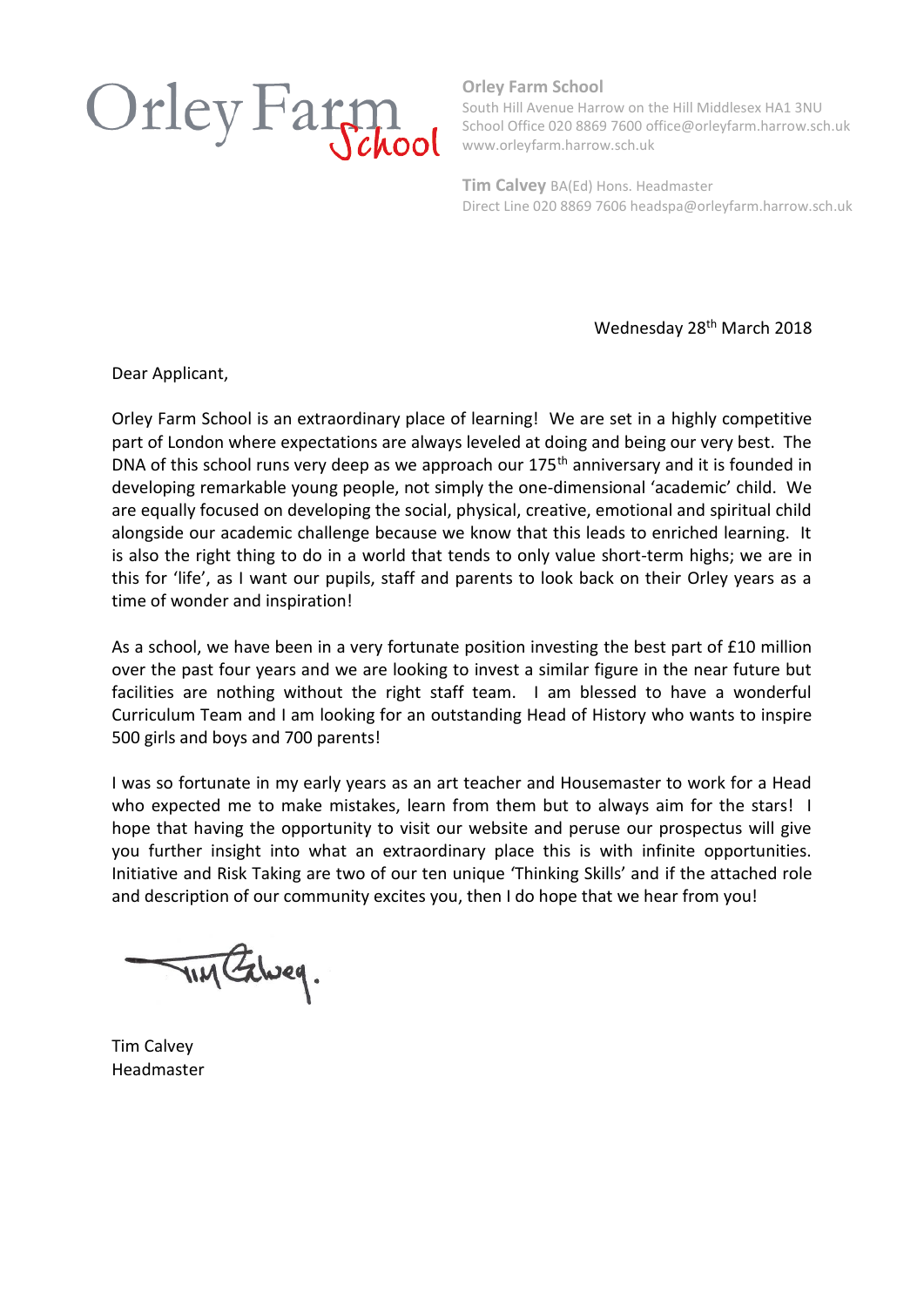## **Benefits of working at Orley Farm School include:**

- An extremely committed, loyal and happy staff and highly motivated pupils
- A beautiful working environment set in a 36 acre site in Harrow on the Hill
- A highly competitive salary scale
- Membership of the Teachers' Pension Scheme
- A comprehensive CPD Programme
- The opportunity to select and attend relevant training courses
- An NQT Programme
- Childcare voucher scheme
- Salary sacrifice scheme
- On-site parking
- Excellent transport links (we are in close proximity to both the Piccadilly and Metropolitan lines and very close to the A40)
- Free breakfast, lunch and refreshments
- An outdoor swimming pool which staff are encouraged to use throughout the summer months

## **The School is committed to safeguarding and promoting the welfare of children and young people and expects all staff and volunteers to share this commitment.**

#### **MAIN RESPONSIBILITIES FOR HEAD OF HISTORY**

- To be accountable for leading, managing and developing the subject/curriculum area;
- To raise standards of pupil attainment and achievement, ensuring an appropriately differentiated curriculum is delivered and monitored;
- To be accountable for monitoring and following up pupil progress and development within the subject area;
- To liaise with the SENCo supporting pupil progress;
- To have oversight of History teaching and learning across the whole school in liaison with subject coordinators;
- To develop and review syllabuses, resources, schemes of work, assessment and teaching and learning strategies in the department;
- To oversee day-to-day management and leadership of the department, promoting teamwork and to motivating staff
- To implement School Policies and Procedures, e.g. Equal Opportunities, Health and Safety, Data Protection, Safeguarding, Risk Assessments etc. ensuring that all policies and practices, throughout the department are in-line with requirements and are updated where necessary;
- To keep up to date with and respond to developments in the subject area and teaching practice and methodology;
- To establish the process of the setting of targets within the department and to work towards their achievement
- To contribute positively to the CPD procedures of the school and to develop and enhance the teaching practice within your departmental staffing;
- To disseminate information from HoD meetings;
- To ensure effective communication / consultation as appropriate with parents / guardians;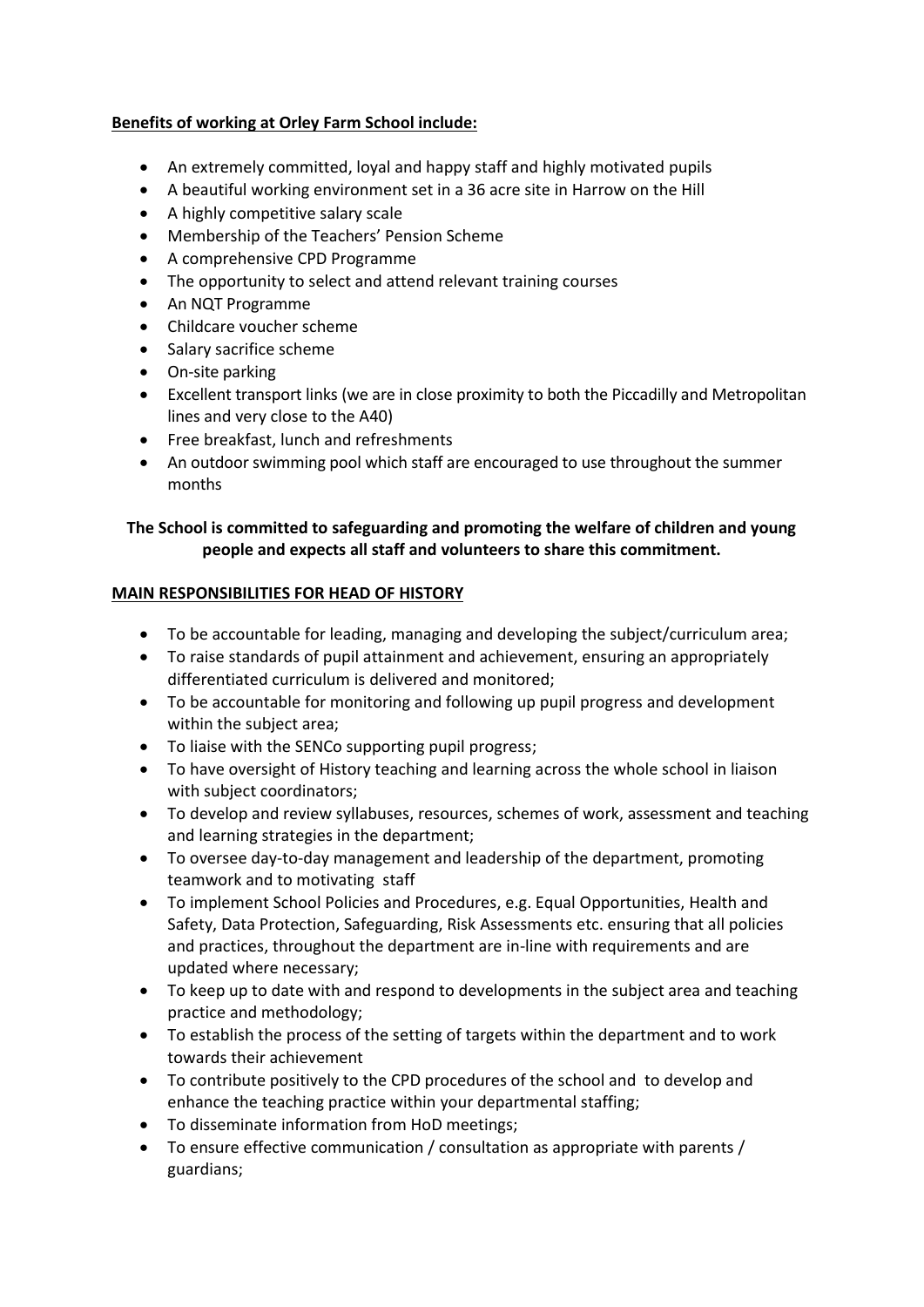- To act as a Form Teacher / Tutor and to carry out the duties associated with that role as outlined in the job description, as required;
- To play a full part in the life of the school community, to support its distinctive aims, ethos and policies and to encourage and ensure staff and pupils to follow this example;

#### **PERSON SPECIFICATION**

#### **Qualifications:**

- Graduate with an appropriate degree and Qualified Teacher Status
- Ongoing professional development
- KS2/3 level teaching experience

#### **Key Competencies:**

- Ability to be a strong and supportive leader, and delegate appropriately;
- Ability to be an excellent classroom practitioner and good role model;
- Ability to think strategically and successfully implement agreed strategies;
- Ability to liaise and work with other heads of department to promote the education of all pupils;
- Ability to use data to promote learning and to set targets appropriate to pupils' abilities and needs.

#### **Personal Qualities:**

- A passion for History
- High levels of drive and energy;
- High levels of interpersonal skills;
- Commitment to independent education and high pupil expectations;
- Ability to contribute to and further develop extra-curricular opportunities within the school;
- Ability to set and achieve realistic goals;
- Ability to support, motivate and inspire others;
- Sense of humour, good listener, positive outlook;
- Ability to impose calm;
- Ability to work as part of a team;

#### **Professional Knowledge & Understanding of:**

- The theory and practice of providing effectively for the individual needs of all children (e.g. classroom organisation and learning strategies);
- Outstanding pastoral care and safeguarding of children;
- Curriculum requirements across EYFS, KS1 to KS3;
- The monitoring, assessment, recording and reporting of pupils' progress;
- The statutory requirements of legislation concerning Equal Opportunities, Health and Safety, SEND and Safeguarding Children;
- **•** Effective teaching and learning styles.